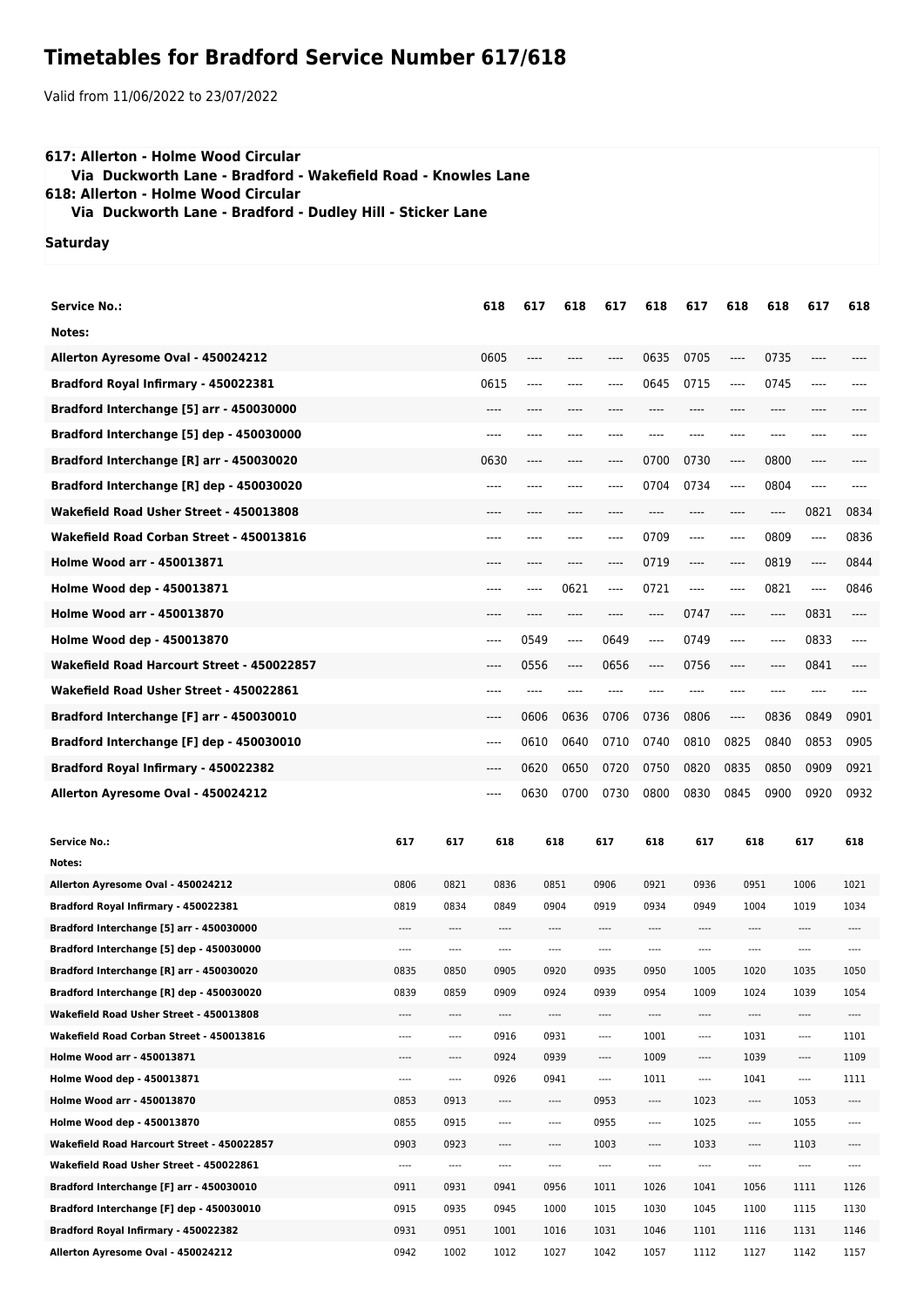| <b>Service No.:</b>                        | 617  | 618  | 617                           | 618  | 617  | 618                      | 617     | 618   | 617  | 618  |
|--------------------------------------------|------|------|-------------------------------|------|------|--------------------------|---------|-------|------|------|
| Notes:                                     |      |      |                               |      |      |                          |         |       |      |      |
| Allerton Ayresome Oval - 450024212         | 1036 | 1051 | 1106                          | 1121 | 1136 | 1151                     | 1206    | 1221  | 1236 | 1251 |
| Bradford Royal Infirmary - 450022381       | 1049 | 1104 | 1119                          | 1134 | 1149 | 1204                     | 1219    | 1234  | 1249 | 1304 |
| Bradford Interchange [5] arr - 450030000   | ---- | ---- |                               | ---- |      | ----                     | ----    | ----  | ---- |      |
| Bradford Interchange [5] dep - 450030000   | ---- |      |                               |      |      |                          | ----    |       |      |      |
| Bradford Interchange [R] arr - 450030020   | 1105 | 1120 | 1135                          | 1150 | 1205 | 1220                     | 1235    | 1250  | 1305 | 1320 |
| Bradford Interchange [R] dep - 450030020   | 1109 | 1124 | 1139                          | 1154 | 1209 | 1224                     | 1239    | 1254  | 1309 | 1324 |
| Wakefield Road Usher Street - 450013808    | ---- | ---- | ----                          | ---- | ---- | ----                     | ----    | ----  | ---- | ---- |
| Wakefield Road Corban Street - 450013816   | ---- | 1131 | $---$                         | 1201 | ---- | 1231                     | ----    | 1301  | ---- | 1331 |
| <b>Holme Wood arr - 450013871</b>          | ---- | 1139 | $-----$                       | 1209 | ---- | 1239                     | ----    | 1309  | ---- | 1339 |
| Holme Wood dep - 450013871                 | ---- | 1141 | ----                          | 1211 | ---- | 1241                     | ----    | 1311  | ---- | 1341 |
| <b>Holme Wood arr - 450013870</b>          | 1123 | ---- | 1153                          | ---- | 1223 | ----                     | 1253    | ----  | 1323 | ---- |
| Holme Wood dep - 450013870                 | 1125 | ---- | 1155                          | ---- | 1225 | $---$                    | 1255    | $---$ | 1325 | ---- |
| Wakefield Road Harcourt Street - 450022857 | 1133 | ---- | 1203                          | ---- | 1233 | $-----$                  | 1303    | ----  | 1333 |      |
| Wakefield Road Usher Street - 450022861    | ---- |      |                               |      |      |                          |         |       |      |      |
| Bradford Interchange [F] arr - 450030010   | 1141 | 1156 | 1211                          | 1226 | 1241 | 1256                     | 1311    | 1326  | 1341 | 1356 |
| Bradford Interchange [F] dep - 450030010   | 1145 | 1200 | 1215                          | 1230 | 1245 | 1300                     | 1315    | 1330  | 1345 | 1400 |
| Bradford Royal Infirmary - 450022382       | 1201 | 1216 | 1231                          | 1246 | 1301 | 1316                     | 1331    | 1346  | 1401 | 1416 |
| Allerton Ayresome Oval - 450024212         | 1212 | 1227 | 1242                          | 1257 | 1312 | 1327                     | 1342    | 1357  | 1412 | 1427 |
|                                            |      |      |                               |      |      |                          |         |       |      |      |
|                                            |      |      |                               |      |      |                          |         |       |      |      |
| <b>Service No.:</b>                        | 617  | 618  | 617                           | 618  | 617  | 618                      | 617     | 618   | 617  | 618  |
| Notes:                                     |      |      |                               |      |      |                          |         |       |      |      |
| Allerton Ayresome Oval - 450024212         | 1306 | 1321 | 1336                          | 1351 | 1406 | 1421                     | 1436    | 1451  | 1506 | 1521 |
| Bradford Royal Infirmary - 450022381       | 1319 | 1334 | 1349                          | 1404 | 1419 | 1434                     | 1449    | 1504  | 1519 | 1534 |
| Bradford Interchange [5] arr - 450030000   | ---- |      |                               |      |      |                          | ----    | ----  |      |      |
| Bradford Interchange [5] dep - 450030000   |      |      |                               |      |      |                          |         |       |      |      |
| Bradford Interchange [R] arr - 450030020   | 1335 | 1350 | 1405                          | 1420 | 1435 | 1450                     | 1505    | 1520  | 1535 | 1550 |
| Bradford Interchange [R] dep - 450030020   | 1339 | 1354 | 1409                          | 1424 | 1439 | 1454                     | 1509    | 1524  | 1539 | 1554 |
| Wakefield Road Usher Street - 450013808    | ---- | ---- | ----                          | ---- | ---- | ----                     | $-----$ | ----  | ---- | ---- |
| Wakefield Road Corban Street - 450013816   | ---- | 1401 | ----                          | 1431 | ---- | 1501                     | ----    | 1531  | ---- | 1601 |
| Holme Wood arr - 450013871                 | ---- | 1409 | $\hspace{1.5cm} \textbf{---}$ | 1439 | ---- | 1509                     | ----    | 1539  | ---- | 1609 |
| Holme Wood dep - 450013871                 | ---- | 1411 | ----                          | 1441 | ---- | 1511                     | ----    | 1541  | ---- | 1611 |
| Holme Wood arr - 450013870                 | 1353 | ---- | 1423                          | ---- | 1453 | $\overline{\phantom{a}}$ | 1523    | ----  | 1553 | ---- |
| Holme Wood dep - 450013870                 | 1355 | ---- | 1425                          | ---- | 1455 | ----                     | 1525    | ----  | 1555 | ---- |
| Wakefield Road Harcourt Street - 450022857 | 1403 | ---- | 1433                          | ---- | 1503 | $---$                    | 1533    | ----  | 1603 | ---- |
| Wakefield Road Usher Street - 450022861    | ---- |      | ----                          |      |      |                          |         |       | ---- |      |
| Bradford Interchange [F] arr - 450030010   | 1411 | 1426 | 1441                          | 1456 | 1511 | 1526                     | 1541    | 1556  | 1611 | 1626 |
| Bradford Interchange [F] dep - 450030010   | 1415 | 1430 | 1445                          | 1500 | 1515 | 1530                     | 1545    | 1600  | 1615 | 1630 |
| Bradford Royal Infirmary - 450022382       | 1431 | 1446 | 1501                          | 1516 | 1531 | 1546                     | 1601    | 1616  | 1631 | 1646 |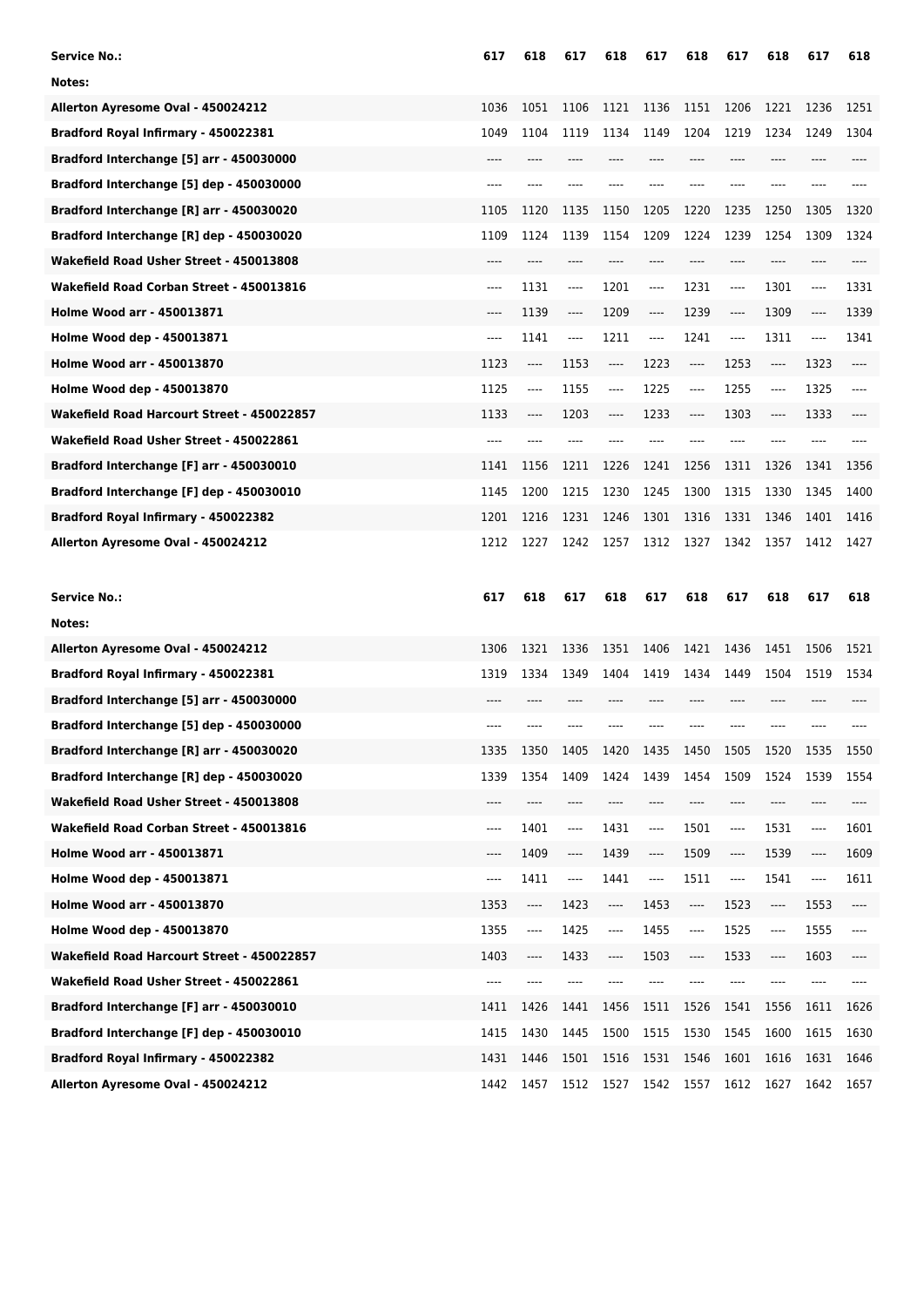| <b>Service No.:</b>                        | 617   | 618  | 617   | 618  | 617   | 618   | 617                           | 618     | 617   | 617  |
|--------------------------------------------|-------|------|-------|------|-------|-------|-------------------------------|---------|-------|------|
| Notes:                                     |       |      |       |      |       |       |                               |         |       |      |
| Allerton Ayresome Oval - 450024212         | 1536  | 1551 | 1606  | 1621 | 1636  | 1651  | 1706                          | 1721    | 1736  | 1746 |
| Bradford Royal Infirmary - 450022381       | 1549  | 1604 | 1619  | 1634 | 1649  | 1704  | 1719                          | 1734    | 1749  | 1759 |
| Bradford Interchange [5] arr - 450030000   | ----  | ---- | $---$ | ---- |       | $---$ | ----                          | ----    | ----  |      |
| Bradford Interchange [5] dep - 450030000   | ----  | ---- | ----  | ---- |       | $---$ | ----                          | ----    | ----  |      |
| Bradford Interchange [R] arr - 450030020   | 1605  | 1620 | 1635  | 1650 | 1705  | 1720  | 1735                          | 1750    | 1805  | 1815 |
| Bradford Interchange [R] dep - 450030020   | 1609  | 1624 | 1639  | 1654 | 1709  | 1724  | 1739                          | 1754    | 1809  | ---- |
| Wakefield Road Usher Street - 450013808    | $---$ | ---- | ----  | ---- | ----  | $---$ | ----                          | ----    | ----  |      |
| Wakefield Road Corban Street - 450013816   | $---$ | 1631 | ----  | 1701 | ----  | 1731  | ----                          | 1801    | ----  |      |
| <b>Holme Wood arr - 450013871</b>          | $---$ | 1639 | $---$ | 1709 | $---$ | 1739  | $\cdots$                      | 1809    | $---$ |      |
| Holme Wood dep - 450013871                 | $---$ | 1641 | $---$ | 1711 | ----  | 1741  | ----                          | 1811    | ----  |      |
| <b>Holme Wood arr - 450013870</b>          | 1623  | ---- | 1653  | ---- | 1723  | ----  | 1753                          | ----    | 1823  | ---- |
| Holme Wood dep - 450013870                 | 1625  | ---- | 1655  | ---- | 1725  | $---$ | 1755                          | $-----$ | 1825  | ---- |
| Wakefield Road Harcourt Street - 450022857 | 1633  | ---- | 1703  | ---- | 1733  | $---$ | 1803                          | ----    | 1833  |      |
| Wakefield Road Usher Street - 450022861    | ----  | ---- | ----  |      |       | $---$ | ----                          | ----    | ----  |      |
| Bradford Interchange [F] arr - 450030010   | 1641  | 1656 | 1711  | 1726 | 1741  | 1756  | 1811                          | 1826    | 1841  |      |
| Bradford Interchange [F] dep - 450030010   | 1645  | 1700 | 1715  | 1730 | 1745  | 1800  | 1815                          | 1830    | 1845  | ---- |
| Bradford Royal Infirmary - 450022382       | 1701  | 1716 | 1731  | 1746 | 1801  | 1816  | 1831                          | 1846    | 1901  | ---- |
| Allerton Ayresome Oval - 450024212         | 1712  | 1727 | 1742  | 1757 | 1812  | 1827  | 1842                          | 1857    | 1912  |      |
|                                            |       |      |       |      |       |       |                               |         |       |      |
|                                            |       |      |       |      |       |       |                               |         |       |      |
| <b>Service No.:</b>                        | 617   | 618  | 618   | 618  | 617   | 618   | 617                           | 618     | 617   | 618  |
| Notes:                                     |       |      |       |      |       |       |                               |         |       |      |
| Allerton Ayresome Oval - 450024212         | 1801  | 1816 | 1831  | 1846 | ----  | ----  | 1905                          | 1935    | 2005  | 2035 |
| Bradford Royal Infirmary - 450022381       | 1814  | 1829 | 1844  | 1856 | ----  | ----  | 1915                          | 1945    | 2015  | 2045 |
| Bradford Interchange [5] arr - 450030000   | ----  |      |       |      |       |       | ----                          | 2000    | 2030  | 2100 |
| Bradford Interchange [5] dep - 450030000   |       |      |       |      |       |       | ----                          | 2004    | 2034  | 2104 |
| Bradford Interchange [R] arr - 450030020   | 1830  | 1845 | 1900  | 1911 |       |       | 1930                          |         |       |      |
| Bradford Interchange [R] dep - 450030020   | 1834  | ---- | 1904  | ---- |       |       | 1934                          | ----    | ----  |      |
| Wakefield Road Usher Street - 450013808    | ----  | ---- | ----  | ---- |       | ----  | $\hspace{1.5cm} \textbf{---}$ | ----    | ----  |      |
| Wakefield Road Corban Street - 450013816   | ----  | ---- | 1909  | ---- |       |       | ----                          | 2009    | ----  | 2109 |
| Holme Wood arr - 450013871                 | ----  | ---- | 1919  | ---- |       |       | ----                          | 2019    | ----  | 2119 |
| Holme Wood dep - 450013871                 | ----  | ---- | 1921  | ---- | ----  | ----  | ----                          | 2021    | ----  | 2121 |
| <b>Holme Wood arr - 450013870</b>          | 1847  | ---- | ----  | ---- |       | ----  | 1947                          | ----    | 2047  | ---- |
| Holme Wood dep - 450013870                 | 1849  | ---- |       | ---- |       | ----  | 1949                          | ----    | 2049  | ---- |
| Wakefield Road Harcourt Street - 450022857 | 1856  | ---- | ----  | ---- |       | ----  | 1956                          | ----    | 2056  | ---- |
| Wakefield Road Usher Street - 450022861    | ----  | ---- |       | ---- |       | ----  | ----                          |         | ----  |      |
| Bradford Interchange [F] arr - 450030010   | 1906  | ---- | 1936  | ---- | ----  | ----  | 2006                          | 2036    | 2106  | 2136 |
| Bradford Interchange [F] dep - 450030010   | ----  |      |       | ---- | 1910  | 1940  | 2010                          | 2040    | 2110  | 2140 |
| Bradford Royal Infirmary - 450022382       | ----  |      | ----  | ---- | 1920  | 1950  | 2020                          | 2050    | 2120  | 2150 |